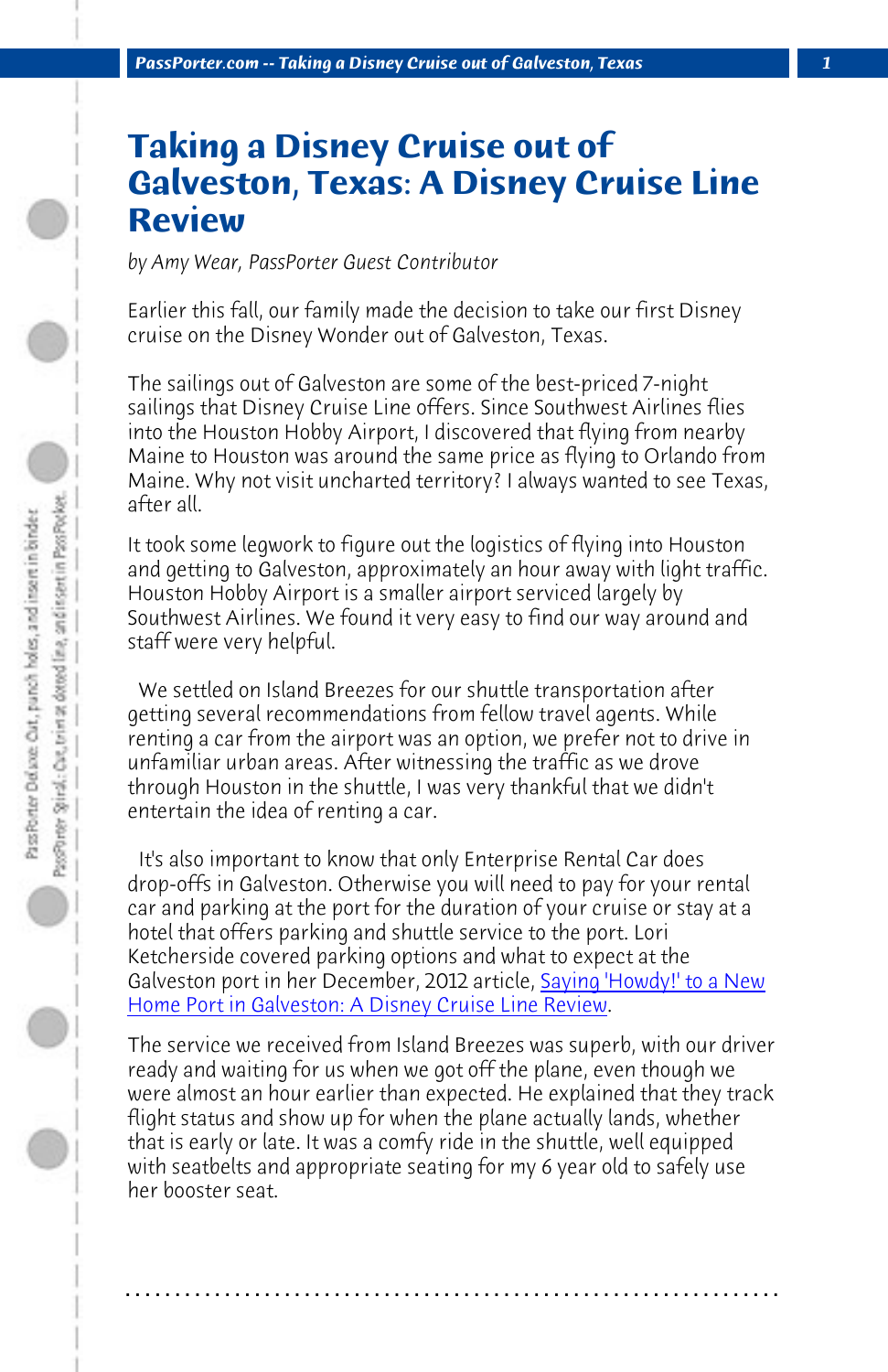Our destination in Galveston was the Holiday Inn on the Beach. We were very pleased with the location, customer service, and amenities. The rooms and fitness area could use a little updating, but the beds were very comfortable. It was in the mid-80's for our full day in Galveston and we reveled in an afternoon at the extravagant pool -- all to ourselves!

 I wasn't taking any chances on missing our cruise, so we had 2 nights to enjoy Galveston before our cruise. We were blown away by the breathtaking scenery of the beach along the Gulf of Mexico, palm trees, and nature all around. Hundreds of birds woke us up, singing early in the morning from the palm trees just outside. We didn't even mind! We enjoyed taking a long walk along the scenic beach and even got to walk out on one of the piers. Coming from Atlantic Canada where the temperatures were already around the freezing mark, we were in heaven! If anything, we were too hot!

 We were on foot in Galveston, so we especially appreciated being able to walk to a grocery store just ten minutes away for some fresh food and the all-important 12-pack of bottled water for the ship. That bottled water lasted us the duration of the cruise. It was an added bonus to find Starbucks and a nice Galveston souvenir t-shirt for my husband right there at Kroger.

 Next door to the Holiday Inn on the Beach is the luxurious San Luis Resort. Both resorts are owned by the same company. We enjoyed fancy gelato with endless toppings inside the San Luis Resort. This resort is an add-on option with Disney Cruise Line and I'm told the special rates with Disney are a good deal. It was still considerably more expensive than the Holiday Inn next door, so we had opted to stay on budget. If we travel that far again for another cruise, I think we will splurge on San Luis.

 Both resorts offer complimentary shuttle service to the port. Many of the hotels charge for transportation to the port, so it's important to clarify that the service is complimentary and whether you need to reserve a time for your shuttle. The 10:30am timeslot was already taken when we checked in, so I was glad that our port arrival for Disney cruise line wasn't scheduled until 12:30pm.

 These resorts also offer some shuttle transportation around Galveston on non-cruise ship days to places such as Moody Gardens. A driver wasn't available at Holiday Inn for our day to venture out, but they were more than willing to make arrangements for us with the San Luis driver.

**. . . . . . . . . . . . . . . . . . . . . . . . . . . . . . . . . . . . . . . . . . . . . . . . . . . . . . . . . . . . . . . . . .**

 We didn't get time to visit Moody Gardens, but heard many rave reviews about this attraction, which is described as an educational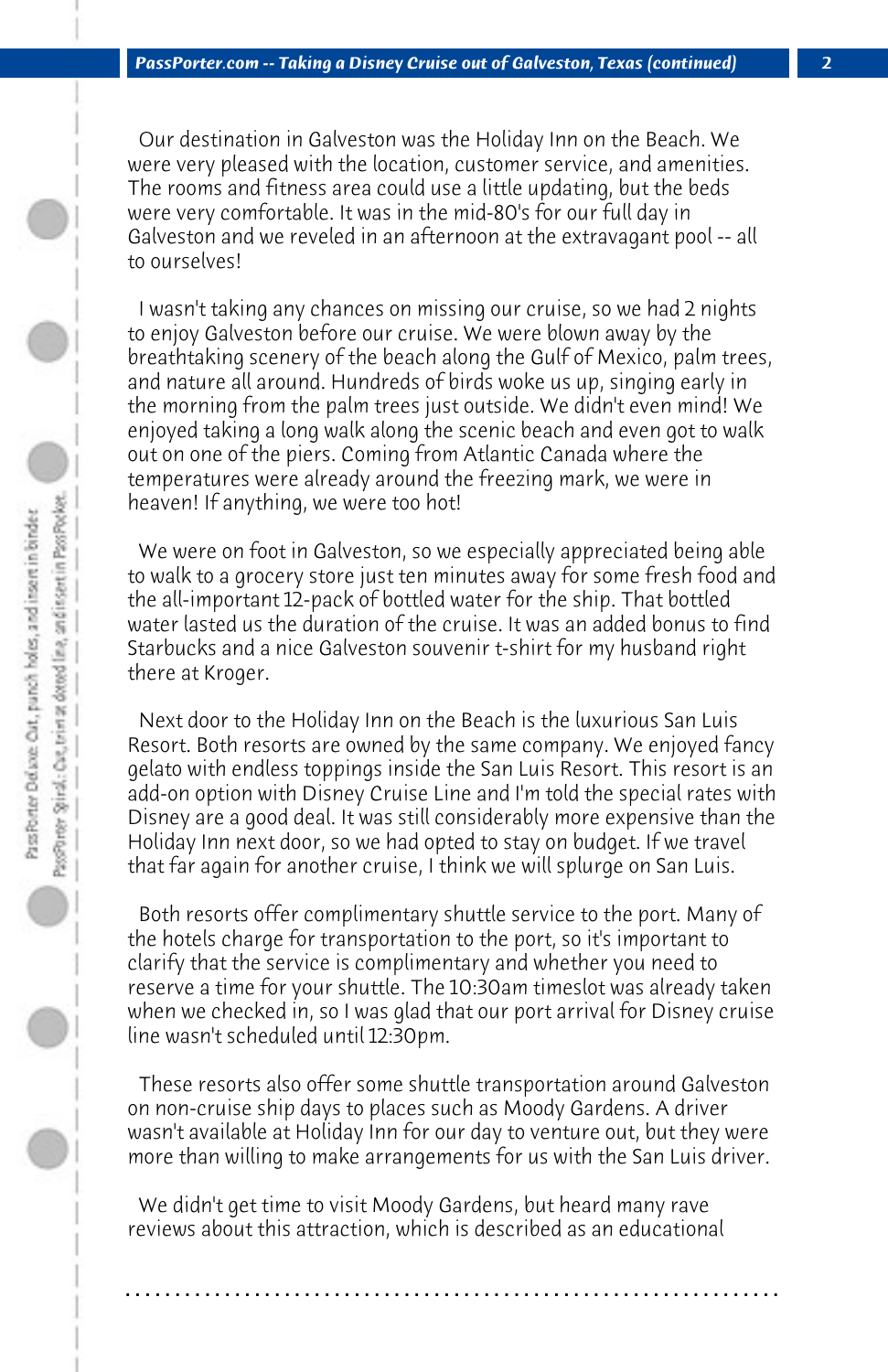tourist destination. Attractions include a rainforest, aquarium, Imax theatre, a seasonal outdoor waterpark, and other attractions. Since the Disney cruises typically run in November and December, most Disney cruisers won't have a chance to take advantage of the outdoor waterpark. The aquarium was also closed for refurbishment during our stay in Galveston.

 Just next to the San Luis resort was the perfect kickoff to the night before our cruise: Rainforest Cafe! We felt like we got a little Disney fix right there in Galveston, having previously enjoyed the Rainforest Cafe at Animal Kingdom. Menu prices were also slightly less expensive than the Walt Disney World locations.

 This Rainforest cafe also had an elaborate River Adventure ride, reasonably priced at \$5.99/person. My husband and 9 year old daughter thoroughly enjoyed it and found the special effects were on par with what you'd expect at a Disney park attraction.

 We enjoyed a smooth ride to the port the next day and relatively easy boarding process, though the port was crowded and felt a little chaotic. On our return we had a bit of a wait for our shuttle, as we were off the ship by 9:30am and our shuttle was scheduled for 11am. Just in case our ship got back late, I had booked us for one more night in Texas at the Doubletree Houston Hobby Airport Hotel, with our flight leaving late the following afternoon. We saw many Southwest Airlines staff at the hotel and concluded that this is one of the preferred Houston Hobby Airport hotels. We were very impressed with the onsite restaurant for both dinner and a breakfast buffet.

 The Hobby Airport area isn't particularly attractive and is considerably removed from Houston attractions, so we felt that remaining at the hotel was best. In hindsight, we would have been fine to fly out late in the day from Houston or could have enjoyed one more night in Galveston before getting a shuttle back to the airport the next day.

 In upcoming articles, I will discuss what it was like to be Canadian first-time Disney cruisers out of Galveston and the extra special experience of being on a Very Merrytime sailing.

*About The Author: Amy Wear is a work at home mom, travel agent, writer, and registered occupational therapist. She lives in New Brunswick, Canada, and specializes in planning magical vacations for people of all abilities at Click The Mouse. You can find her online at http://www.clickthemouse.ca/amy-w.html*

**. . . . . . . . . . . . . . . . . . . . . . . . . . . . . . . . . . . . . . . . . . . . . . . . . . . . . . . . . . . . . . . . . .**